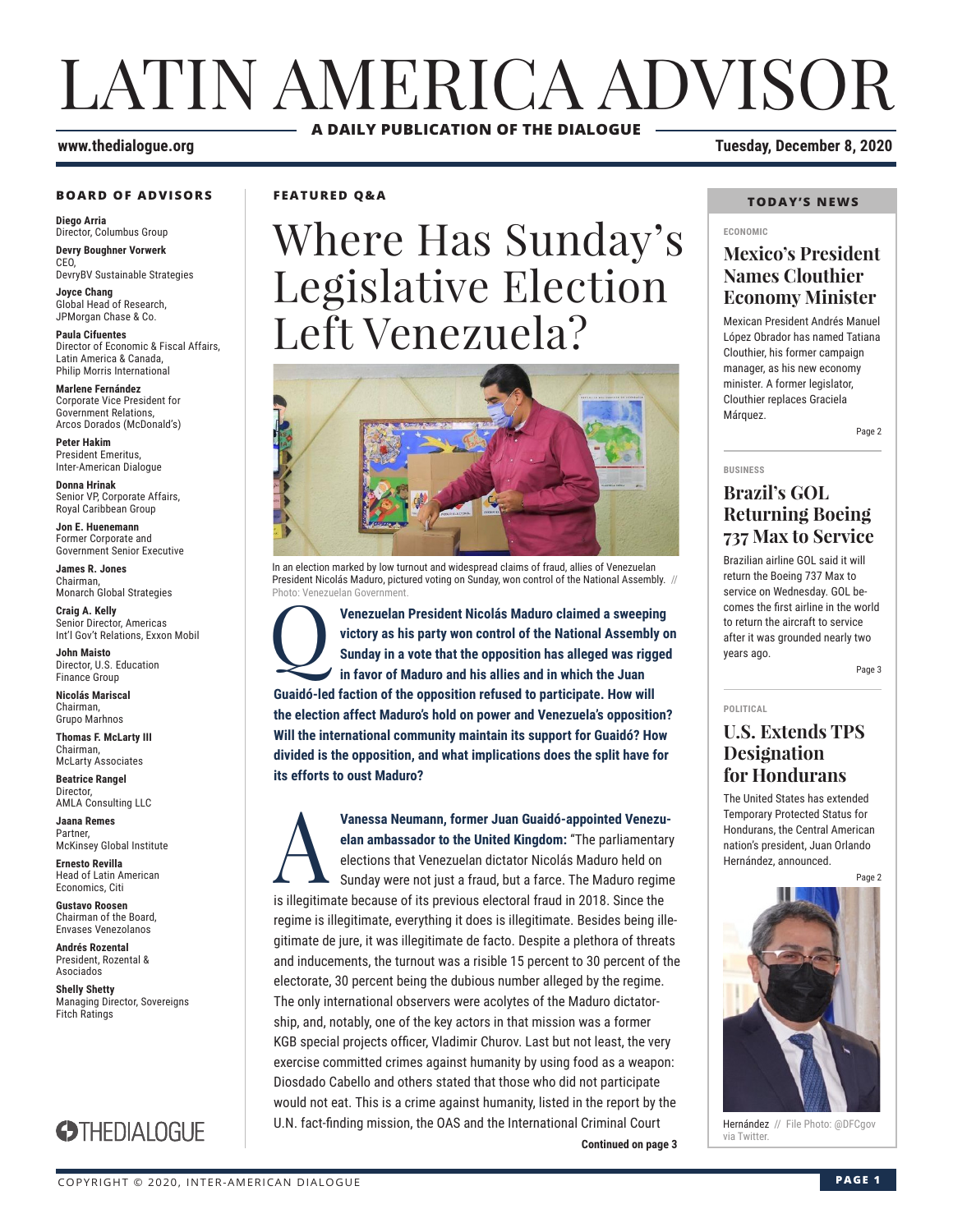#### **POLITICAL NEWS**

# U.S. Extends TPS Designation for Honduran Migrants

The United States has extended Temporary Protected Status for Hondurans in the wake of powerful hurricanes that hit Central America in recent weeks, Honduran President Juan Orlando Hernández said Monday, CNN reported. Hernández requested during his trip to Washington last week that TPS, which allows migrants to remain in the United States for a period of time, be extended following the disasters. "During our meeting with acting-Secretary of the Department of Homeland Security [Chad Wolf], they told us that the TPS, which was due to end in January, will be extended," said Hernández. A posting on the U.S. Citizenship and Immigration Services website says TPS will be extended until Oct. 4, 2021 for people from Honduras, as well as from El Salvador, Haiti, Nicaragua, Nepal and Sudan. The status applies to people already in the United States who would face extreme hardship if they were forced to return to their home countries. The United States first granted TPS to Hondurans and Nicaraguans after Hurricane Mitch struck Central America in 1998. Hurricanes Eta and Iota struck parts of Central America last month, leaving more than 200 people dead and more than 100 missing. The storms caused flooding and landslides and also destroyed crops and infrastructure. "The economic damage caused by both storms, and the blow from the pandemic, has caused the Honduran economy to be greatly affected," Honduran Foreign Minister Lisandro Rosales said Friday in a statement announcing that the country's government had requested that the United States extend TPS for Hondurans. "Reconstruction comes from a sustainable social and economic rebuilding, and our compatriots here in the United States can [help] achieve that by supporting their families in Honduras." More than 44,000 Hondurans currently residing in the United States are protected by TPS, the statement said. Guatemala's government has also

requested that TPS be granted for its citizens in the United [States, Reu](http://www.thedialogue.org/wp-content/uploads/2020/12/LAA201201.pdf)ters reported. [Editor's note: See related **Q&A** in the Dec. 1 issue of the Advisor.]

### **ECONOMIC NEWS**

# Mexico's President Taps Clouthier as Economy Minister

Mexican President Andrés Manuel López Obrador on Monday nominated Tatiana Clouthier, his former campaign manager, as the country's new economy minister, the Associated Press reported. Clouthier, a former politician of the opposition National Action Party, replaces Graciela Márquez, who is taking a position on the board of Mexico's National Statistics



**Clouthier** // File Photo: Mexican Government.

Institute, the AP reported. Clouthier's nomination is seen as an attempt by López Obrador to maintain relations with the country's business community following the resignation last week of the president's chief of staff, Alfonso Romo. An entrepreneur, Romo will continue as López Obrador's liaison to business groups, the president said. Clouthier also has connections to northern Mexico and business groups there. Clouthier, the daughter of a late leader of the National Action Party, left the party in 2005 and won a seat in Mexico's Congress in 2018 as a member of López Obrador's Morena party. Clouthier is also an advocate of renewable energy, a policy area that López Obrador's critics say he has neglected, Reuters reported. López Obrador has struggled to deliver on the 4 percent economic growth that he has sought

#### **NEWS BRIEFS**

# **Thousands Pay Tribute to Uruguay's Vázquez**

Thousands of people lined the streets in Montevideo to pay tribute to former Uruguayan President Tabaré Vázquez, who died Sunday at age 80 of lung cancer, BBC News reported. Mourners clapped, waved flags and cried as a hearse topped with flowers and carrying Vázquez's remains drove through the streets. Vázquez's Broad Front coalition turned off all the lights in its headquarters, except the ones in Vázquez's office. Current President Luis Lacalle Pou announced three days of mourning for Vázquez, who was president from 2005 to 2010, and again from 2015 to last March.

# **Trump Administration Restores DACA Program**

The administration of U.S. President Donald Trump said Monday that it has fully restored the Deferred Action for Childhood Arrivals, or DACA, program, which protects hundreds of thousands of young people from deportation, in accordance with a federal judge's order, the Associated Press reported. However, the Department of Homeland Security said it "may seek relief from the order." People until now have not been able to apply for protection under the Obama-era program since Trump ended the initiative in September 2017.

# **Mexican Challenger Bank albo Raises \$45 Million for Expansion in Mexico**

Mexican challenger bank albo recently raised \$45 million as it seeks to expand its network in the North American country, TechCrunch reported today. The bank has almost half a million customers across Mexico and a network of 30,000 retail locations, and it is seeking to become "the premiere Internet-based financial services provider for Mexico's large and growing middle class," said albo founder Ángel Sahagún.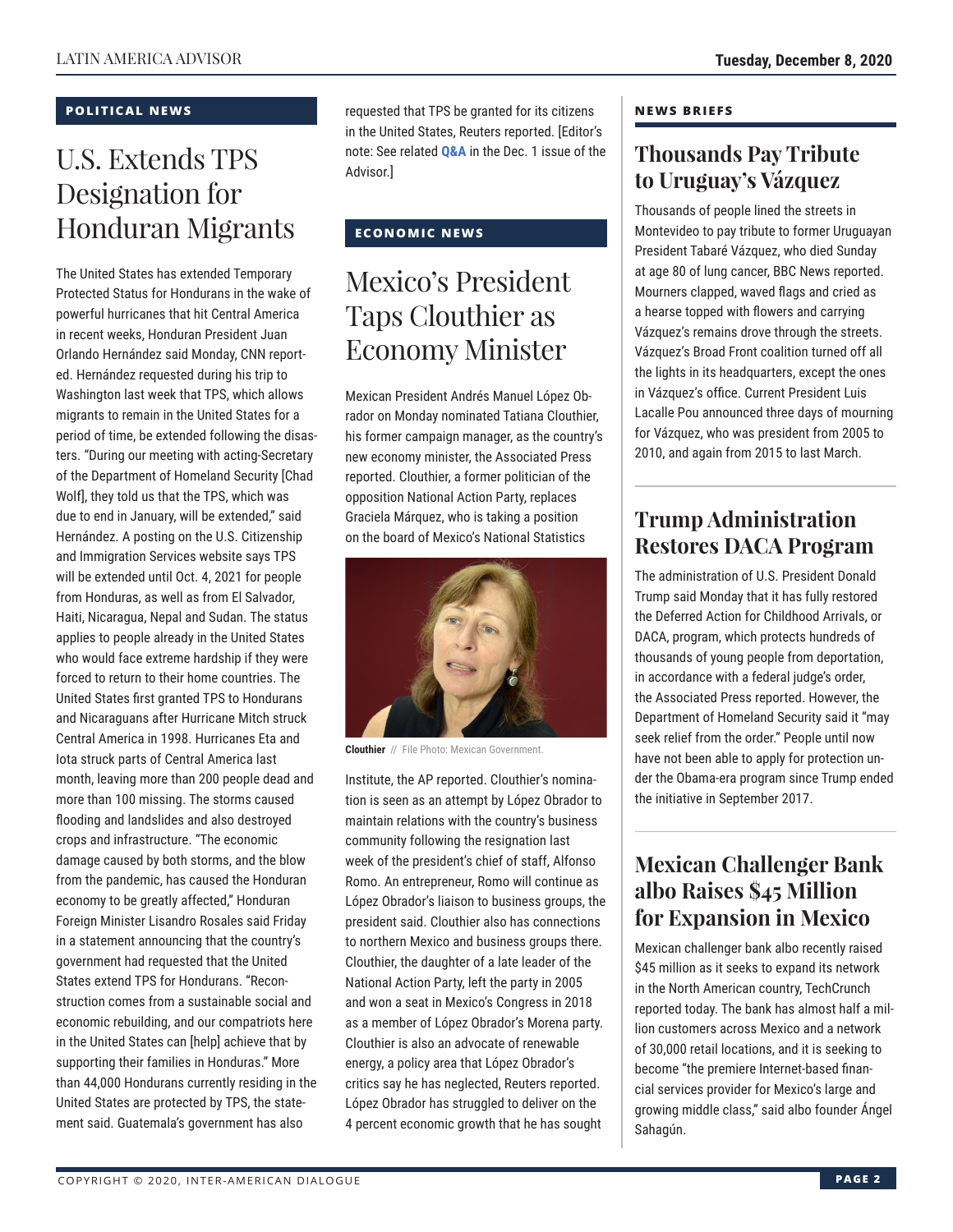to achieve. Even before the Covid-19 pandemic hit, Mexico fell into a recession last year. [Editor's note: See related **[Q&A](http://www.thedialogue.org/wp-content/uploads/2020/11/LAA201109.pdf)** in the Nov. 9 issue of the Advisor.]

#### **BUSINESS NEWS**

# Brazil's GOL Airlines Returning Boeing 737 Max to Service

Brazilian airline GOL will be the first airline in the world to resume passenger flights on the Boeing 737 Max after nearly two years, the carrier announced Monday. GOL will restart domestic commercial flights, to its hub in São Paulo, on the aircraft starting Wednesday. "All seven Boeing 737 Max aircraft in GOL's current fleet should be cleared to return fully to oper-

# **GOL will restart flights to São Paulo on the 737 Max on Wednesday.**

ation and will be gradually reincorporated into the company's flight schedules in alignment with its operational needs," GOL said in the statement. GOL also said passengers will be informed that they are flying on the Boeing 737 Max, and they will be able to exchange their tickets for other flights if they do not want to fly on it. The Boeing 737 Max was grounded in March of last year following two deadly crashes that killed 346 people, CNN reported. The jet was redesigned during the 20-month safety ban, and the U.S. Federal Aviation Administration last month cleared the plane to carry passengers again, Reuters reported. Brazil is the only other country whose aviation regulator has also approved resumption of flights on the Boeing 737 Max, CNN reported. GOL only flies Boeing aircraft, making it a major customer of the aircraft maker.

#### **FEATURED Q&A / Continued from page 1**

in The Hague. The international community must not be fooled by Sunday's farce, but it does bode badly: Maduro could be viewed as stronger than ever, prompting some in the opposition to either go to the side of the dictatorship or try to replace Guaidó as leader of the legitimate National Assembly of 2015, whence his constitutional authority as interim president derives, come Jan. 5. With coronavirus and economic downturns around the world, Venezuela's fighters for democracy risk its allies becoming weary and distracted, while the suffering of Venezuelans deepens and prolongs."

Carlos Vecchio, Juan<br>
Guaidó-appointed Ver<br>
Ian ambassador to the<br>
States: "When there is **Guaidó-appointed Venezuelan ambassador to the United States:** "When there is no qualified electoral arbiter, democratic leaders are stripped of their political rights, 350 political prisoners are locked up, parties are hijacked, no qualified international observers are allowed into the country—and when the population, a third of which is undernourished, is threatened with 'no vote, no food!' by PSUV Vice President Diosdado Cabello—it's a misnomer to call this an election. By forcing a fraud, Maduro removed the prospects for a peaceful negotiation. Instead, he jeopardizes Venezuelans' future and confirms that any solution to the complex humanitarian emergency must address the political situation. He is the root cause of Venezuela's tragedy and clings to power by perpetrating crimes against humanity, as evidenced by the U.N. Human Rights Council's Independent Fact-Finding Mission. The international community knows there were no conditions for an election. Indeed, the European Union, the OAS and countries, such as Japan, rejected this farce. In the United States, Venezuela remains a solid bipartisan cause. President Juan Guaidó is president by virtue of article 233 of the constitution, not the result of capricious desire. In the absence of a valid presidential election, the elected president of the National Assembly became the interim president of Venezuela and will remain in that position until free and fair presidential elections are held. The opposition remains united around the objective to secure free and fair presidential and parliamentarian elections. As expected in a broad coalition of democratic forces, there are different views on how to attain these objectives, but none of these views jeopardizes our collective responsibility."

Marco Rubio, U.S. senator<br>
(R-Fla.): "The recent fraudu<br>
electoral process held by the<br>
Maduro regime is nothing n<br>
then an attempt to silence the voice of **(R-Fla.):** "The recent fraudulent electoral process held by the Maduro regime is nothing more than an attempt to silence the voice of interim President Juan Guaidó and the members of Venezuela's National Assembly. While the Venezuelan people vastly abstained from voting, once more the narco-regime has manipulated the results through an undemocratic and illegitimate process. After years of tyranny and oppression, the Venezuelan people have made their voices heard: it's time for the dictator to go."

### Gabriel B. Hetland, assistant<br>professor of Latin American,<br>Caribbean and U.S. Latino<br>Studies at the State Universite<br>of Now York at Albany: "Por official roul" **professor of Latin American, Caribbean and U.S. Latino Studies at the State University**

**of New York at Albany:** "Per official results, nearly 70 percent of Venezuelan voters abstained from the elections. This marks a full reversal from the 2015 parliamentary vote, which saw a record turnout of more than 70 percent. Far from marking a victory for the hardline opposition pushing a boycott, the high abstention rate points to Venezuelans' disgust with the political options they face: continuation of the monstrous status quo or an incoherent, increasingly divided opposition lacking a positive program. As was widely expected, the results have consolidated Nicolás Maduro's grip on Venezuela's political institutions by giving the ruling PSUV supermajority control over the National Assembly. Initial official results give the PSUV 67.7 percent of the vote,

**Continued on page 4**